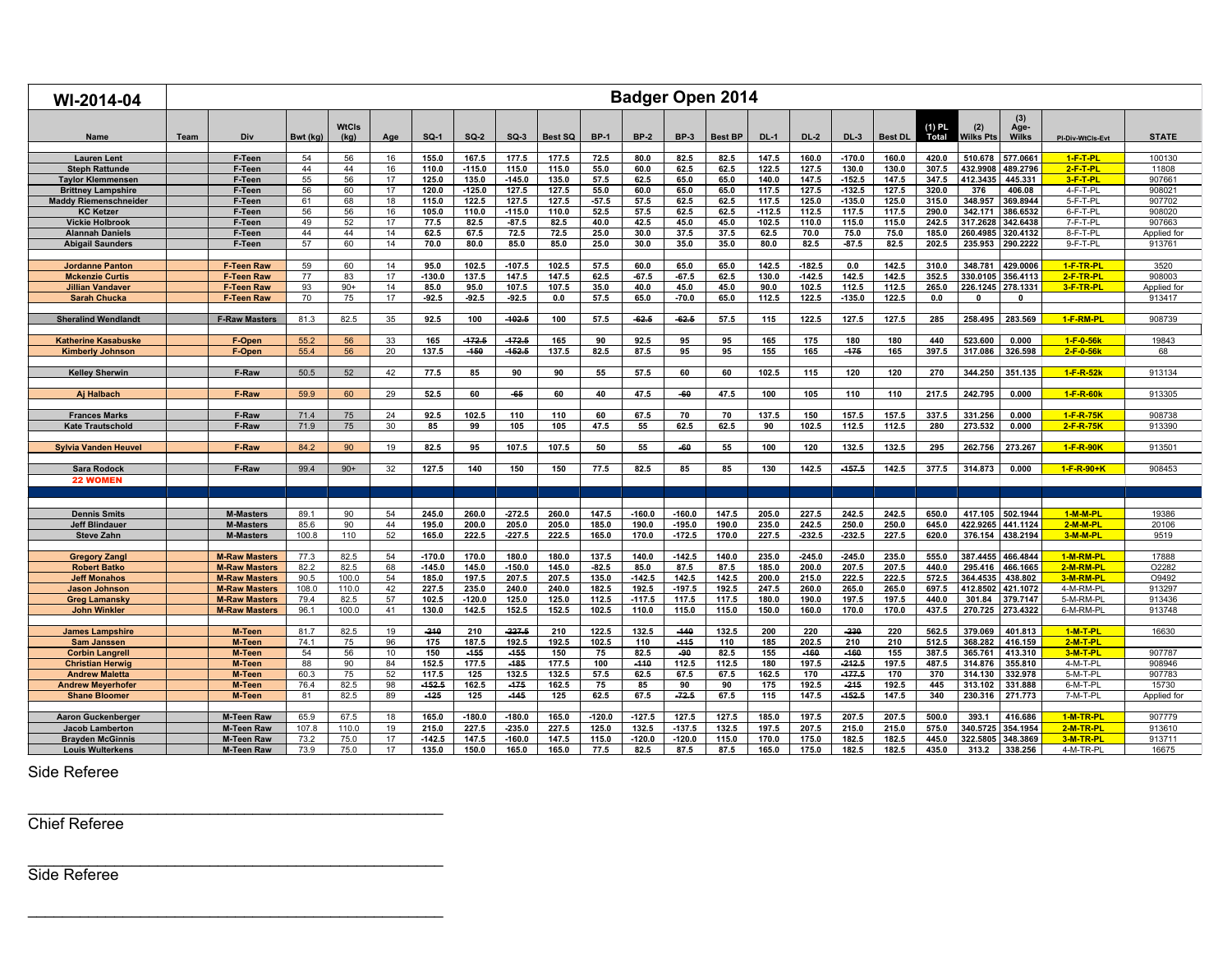| <b>Andre Dusek</b>              |      | <b>M-Teen Raw</b> | 99.4     | 100.0        | 15  | 167.5    | 185.0        | $-192.5$     | 185.0          | 92.5        | 102.5       | $-107.5$     | 102.5          | 197.5        | 210.0       | $-212.5$     | 210.0          | 497.5          |                         | 303.5247 358.1592 | 5-M-TR-PL        | 91166          |
|---------------------------------|------|-------------------|----------|--------------|-----|----------|--------------|--------------|----------------|-------------|-------------|--------------|----------------|--------------|-------------|--------------|----------------|----------------|-------------------------|-------------------|------------------|----------------|
| Joe Chucka                      |      | <b>M-Teen Raw</b> | 83.4     | 90.0         | 17  | 122.5    | 137.5        | $-147.5$     | 137.5          | 112.5       | $-125.0$    | $-125.0$     | 112.5          | 180.0        | 205.0       | $-215.0$     | 205.0          | 455.0          | 302.848                 | 327.0758          | 6-M-TR-PL        | 913418         |
|                                 |      | <b>M-Teen Raw</b> | 80.1     | 82.5         | 16  | 142.5    | $-152.5$     | 160.0        | 160.0          | 82.5        | 87.5        | $-92.5$      | 875            | 160.0        | 182.5       | $-190.0$     | 182.5          | 430.0          | 293.346                 | 331.481           | 7-M-TR-PL        | 913753         |
| Evan Koehnke                    |      | <b>M-Teen Raw</b> | 65.6     | 67.5         | 16  | 100.0    | 110.0        | 115.0        | 115.0          | 80.0        | $-85.0$     | $-85.0$      | 80.0           | 142.5        | 152.5       | 160.0        | 160.0          | 355.0          |                         | 280.1305 316.5475 | 8-M-TR-PL        | 913721         |
| <b>Gunnar Leisner</b>           |      |                   |          |              |     |          |              |              |                |             |             |              |                |              |             |              |                |                |                         |                   |                  |                |
| <b>Isaiah Schoen</b>            |      | <b>M-Teen Raw</b> | 103.3    | 110.0        | 16  | 125.0    | 132.5        | $-137.5$     | 132.5          | 77.5        | 85.0        | $-90.0$      | 85.0           | 167.5        | 182.5       | 192.5        | 192.5          | 410.0          | 246.451                 | 278.4896          | 9-M-TR-PL        | 913524         |
| <b>Brandon Schaenzer</b>        |      | <b>M-Teen Raw</b> | 51.3     | 52.0         | 17  | 100      | 112.5        | $-447.6$     | 112.5          | 55          | -60         | -60          | 55             | 125          | 132.5       | $-450$       | 132.5          | 300            | 298.620                 | 322.510           | 10-M-TR-PL       | 10487          |
| <b>Cole Kaiser</b>              |      | <b>M-Teen Raw</b> | 51.3     | 52.0         | 15  | 85       | 95           | -100         | 95             | 50          | 55          | $-57.5$      | 55             | 125          | 137.5       | $-440$       | 137.5          | 287.5          | 286.178                 | 337.689           | 11-M-TR-PL       | 911711         |
| <b>Brian Miller</b>             |      | <b>M-Teen Raw</b> | 56       | 56.0         | 15  | 92.5     | 97.5         | 102.5        | 102.5          | 52.5        | 55          | 57.5         | 57.5           | 137.5        | 152.5       | $-455$       | 152.5          | 312.5          | 284.469                 | 335.673           | 12-M-TR-PL       | 103559         |
|                                 |      |                   |          |              |     |          |              |              |                |             |             |              |                |              |             |              |                |                |                         |                   |                  |                |
| <b>Richard Cotter</b>           |      | $M-R$             | 74.3     | 75           | 23  | 125      | 137.5        | 145          | 145            | 102.5       | 110         | $-447.5$     | 110            | 152.5        | 170         | $-485$       | 170            | 425            | 304.852                 | 304.852           | 1-M-R-75k        | 913599         |
| <b>Eric Hupf</b>                |      | $M-R$             | 74.9     | 75           | 18  | $-447.5$ | $-462.6$     | $-162.5$     | $\mathbf 0$    | 97.5        | 102.5       | $-107.5$     | 102.5          | 182.5        | 190         | 195          | 195            | $\mathbf 0$    | 0.000                   | 0.000             |                  | 00491          |
|                                 |      |                   |          |              |     |          |              |              |                |             |             |              |                |              |             |              |                |                |                         |                   |                  |                |
| <b>Michael Schuelke</b>         |      | $M-R$             | 82.4     | 82.5         | 44  | $-485$   | 190          | $-200$       | 190            | 95          | 100         | 105          | 105            | 185          | 200         | $-207.5$     | 200            | 495            | 331.848                 | 346.117           | 1-M-R-82.5k      | 8226           |
| Jaeyoon Cho                     |      | $M-R$             | 78.6     | 82.5         | 24  | 142.5    | 152.5        | $-167.6$     | 152.5          | 80          | 82.5        | 85           | 85             | -165         | 165         | 185          | 185            | 422.5          | 291.736                 | 0.000             | 2-M-R-82.5k      | O3412          |
| <b>Kipp Hinz</b>                |      | $M-R$             | 81.2     | 82.5         | 24  | 185      | 192.5        | 205          | 205            | 95          | 102.5       | 115          | 115            | $-227.5$     | $-227.5$    | $-227.5$     | $\mathbf{0}$   | $\mathbf{0}$   | 0.000                   | 0.000             |                  | 11431          |
|                                 |      | $M-R$             | 81.2     |              | 29  | -465     |              | -165         | $\mathbf{0}$   | $-400$      | $-400$      | $\mathbf{0}$ | $\Omega$       | $\mathbf{0}$ |             |              | $\Omega$       | $\mathbf{0}$   |                         | 0.000             |                  | 913710         |
| <b>Alex Vanos</b>               |      |                   |          | 82.5         |     |          | $-465$       |              |                |             |             |              |                |              |             |              |                |                | 0.000                   |                   |                  |                |
|                                 |      |                   |          |              |     |          |              |              |                |             |             |              |                |              |             |              |                |                |                         |                   |                  |                |
| <b>Ben Lodahl</b>               |      | $M-R$             | 89       | 90           | 28  | 170      | 190          | 207.5        | 207.5          | $-120$      | 120         | $-430$       | 120            | 260          | 282.5       | 295          | 295            | 622.5          | 399.707                 | 0.000             | 1-M-R-90k        | 913595         |
| <b>Derek Peerenboom</b>         |      | $M-R$             | 88.4     | 90           | 20  | $-475$   | 190          | -495         | 190            | 125         | 132.5       | $-440$       | 132.5          | 185          | 197.5       | 210          | 210            | 532.5          | 343.143                 | 353.437           | 2-M-R-90K        | showed receipt |
| <b>Joel Mroczenski</b>          |      | $M-R$             | 84.9     | 90           | 21  | 170      | $-480$       | -182.5       | 170            | 130         | 137.5       | 145          | 145            | 190          | 200         | 210          | 210            | 525            | 345.870                 | 352.787           | 3-M-R-90K        | 103619         |
| <b>Jeff Hooper</b>              |      | $M-R$             | 89.5     | 90           | 24  | $-165$   | -165         | $-465$       | $\mathbf 0$    | $-122.5$    | $-122.5$    | $\mathbf 0$  | $\mathbf 0$    | $\mathbf 0$  |             |              | $\mathbf 0$    | $\mathbf 0$    | 0.000                   | 0.000             |                  | 102127         |
|                                 |      |                   |          |              |     |          |              |              |                |             |             |              |                |              |             |              |                |                |                         |                   |                  |                |
| <b>Zack VanDenHout</b>          |      | $M-R$             | 97.8     | 100          | 23  | 192.5    | 207.5        | $-227.5$     | 207.5          | 130         | 137.5       | $-445$       | 137.5          | 185          | 205         | 215          | 215            | 560            | 343.952                 | 343.952           | 1-M-R-100k       | 913501         |
| <b>Chad Heyer</b>               |      | $M-R$             | 96.5     | 100          | 21  | 175      | 190          | -195         | 190            | $-130$      | 142.5       | $-447.5$     | 142.5          | 200          | -222.5      | -222.5       | 200            | 532.5          | 328.925                 | 335.504           | 2-M-R-100K       | 908959         |
|                                 |      |                   |          |              |     |          |              |              |                |             |             |              |                |              |             |              |                |                |                         |                   |                  |                |
| <b>Jason Johnson</b>            |      | $M-R$             | 108      | 125          | 42  | 227.5    | 235.0        | 240.0        | 240.0          | 182.5       | 192.5       | $-197.5$     | 192.5          | 247.5        | 260.0       | 265.0        | 265.0          | 697.5          | 408.2468                | 416.4117          | 1-M-R-110-PL     | 913297         |
| <b>Benjamin Clewien</b>         |      | $M-R$             | 103      | 110          | 24  | 225.0    | 240.0        | $-250.0$     | 240.0          | 175.0       | $-180.0$    | $-182.5$     | 175.0          | 240.0        | 250.0       | 255.0        | 255.0          | 670.0          | 403.273                 | $\Omega$          | 2-M-R-110-PL     | 103553         |
| <b>John Battikha</b>            |      | $M-R$             | 107      | 110          | 22  | 200.0    | 215.0        | 232.5        | 232.5          | 155.0       | 165.0       | $-170.0$     | 165.0          | 235.0        | 255.0       | $-267.5$     | 255.0          | 652.5          | 387.063                 | 390.9336          | 3-M-R-110-PL     | 102267         |
| <b>Daniel Rooyakkers</b>        |      | $M-R$             | 107      | 110          | 20  | 190.0    | $-200.0$     | 210.0        | 210.0          | 150.0       | 157.5       | $-162.5$     | 157.5          | 225.0        | 237.5       | 250.0        | 250.0          | 617.5          | 366.4863                | 377.4808          | 4-M-R-110-PL     | showed receipt |
| <b>Luke Lansbach</b>            |      | $M-R$             | 105      | 110          | 28  | 182.5    | 195.0        | 205.0        | 205.0          | 120.0       | 127.5       | 137.5        | 137.5          | 182.5        | 198.5       | 207.5        | 207.5          | 550.0          | 329.01                  | $\mathbf{0}$      | 5-M-R-110-PL     | 913509         |
|                                 |      |                   |          |              |     |          |              |              |                |             |             |              |                |              |             |              |                |                |                         |                   |                  |                |
| lan Barge                       |      | $M-R$             | 124      | 125          | 21  | 250.0    | $-265.0$     | 265.0        | 265.0          | 160.0       | 165.0       | $-170.0$     | 165.0          | 250.0        | 275.0       | $-292.5$     | 275.0          | 705.0          | 402.696                 | 410.7499          | 1-M-R-125-PL     | O8826          |
| <b>Matt Cullen</b>              |      | $M-R$             | 123      | 125          | 31  | 142.5    | 150.0        | 160.0        | 160.0          | 137.5       | 140.0       | 142.5        | 142.5          | 220.0        | 235.0       | $-250.0$     | 235.0          | 537.5          | 307.3425                | $\mathbf 0$       | 3-M-R-125-PL     | 913441         |
| Jason Johnson                   |      | $M-R$             | 112      | 125          | 33  | 150.0    | 157.5        | $-165.0$     | 157.5          | 117.5       | 125.0       | $-127.5$     | 125.0          | 175.0        | 190.0       | 200.0        | 200.0          | 482.5          | 282.4073                | $\mathbf{0}$      | 4-M-R-125-PL     | 100068         |
|                                 |      |                   |          |              |     |          |              |              |                |             |             |              |                |              |             |              |                |                |                         |                   |                  |                |
| <b>Phil Diamond</b>             |      | $M-R$             | 130      | $125+$       | 43  | 252.5    | 275.0        | 287.5        | 287.5          | 190.0       | 205.0       | 215.0        | 215.0          | 280.0        | 302.5       | 317.5        | 317.5          | 820.0          | 463.956                 | 478.3386          | 1-M-R-125+-PL    | O4937          |
| <b>Joseph Miller</b>            |      | $M-R$             | 165      | $125+$       | 27  | 222.5    | 232.5        | 237.5        | 237.5          | 142.5       | 150.0       | 152.5        | 152.5          | 247.5        | 262.5       | 270.0        | 270.0          | 660.0          | 360.228                 | $\mathbf{0}$      | 2-M-R-125+-PL    | O6165          |
| <b>Josh Peterson</b>            |      | $M-R$             | 137      | $125+$       | 33  | 225.0    | 237.5        | 245.0        | 245.0          | 140.0       | 150.0       | 157.5        | 157.5          | 230.0        | 245.0       | 255.0        | 255.0          | 657.5          | 368.7917                | $\mathbf{0}$      | 3-M-R-125+-PL    | 100183         |
| Jeremy Fischer                  |      | $M-R$             | 186      | $125+$       | 20  | 235.0    | $-250.0$     | $-250.0$     | 235.0          | 135.0       | $-145.0$    | $-145.0$     | 135.0          | 205.0        | 220.0       | $-227.5$     | 220.0          | 590.0          | 316.063                 | 325.5449          | 4-M-R-125+-PL    | 17300          |
|                                 |      |                   |          |              |     |          |              |              |                |             |             |              |                |              |             |              |                |                |                         |                   |                  |                |
|                                 |      |                   |          |              | 22  |          |              |              |                |             |             |              |                |              |             |              |                | 602.5          |                         | 441.546           |                  |                |
| <b>Neil Steinmetz</b>           |      | $M-O$             | 73.1     | 75           |     | 227.5    | $-242.5$     | -242.5       | 227.5          | 135         | 142.5       | 147.5        | 147.5          | 220          | 227.5       | -235         | 227.5          |                | 437.174                 |                   | 1-M-O-75K        | 8876           |
|                                 |      |                   |          |              |     |          |              |              |                |             |             |              |                |              |             |              |                |                |                         |                   |                  |                |
| <b>Riley Porath</b>             |      | M-O               | 76.6     | 82.5         | 17  | 142.5    | 152.5        | $-475$       | 152.5          | 90          | 97.5        | $-105$       | 975            | 165          | 180         | 187.5        | 187.5          | 437.5          | 307.256                 | 331.837           | 1-M-O-82.5K      | 907912         |
|                                 |      |                   |          |              |     |          |              |              |                |             |             |              |                |              |             |              |                |                |                         |                   |                  |                |
| <b>Sam Masino</b>               |      | M-O               | 83.4     | 90           | 29  | 247.5    | 260          | -265         | 260            | 172.5       | 177.5       | $-182.6$     | 177.5          | 237.5        | 250         | 255          | 255            | 692.5          | 460.928                 | 0.000             | 1-M-O-90K        | showed receipt |
| <b>Brandon Mikulecky</b>        |      | M-O               | 84.7     | 90           | 23  | $-200$   | 207.5        | $-215$       | 207.5          | $-455$      | 155         | $-460$       | 155            | 200          | $-247.5$    | $-247.5$     | 200            | 562.5          | 371.081                 | 371.081           | 2-M-O-90K        | 6210           |
|                                 |      |                   |          |              |     |          |              |              |                |             |             |              |                |              |             |              |                |                |                         |                   |                  |                |
| <b>Toney Aleman</b>             |      | M-O               | 97.5     | 100          | 30  | $-182.5$ | $-182.5$     | 182.5        | 182.5          | 125         | 132.5       | 140          | 140            | 215          | 225         | 232.5        | 232.5          | 555            | 341.325                 | 0.000             | 1-M-O-100K       | 912009         |
| <b>Eros Maves</b>               |      | M-O               | 94       | 100          | 28  | $-175$   | 182.5        | 202.5        | 202.5          | $-125$      | -125        | 137.5        | 137.5          | 175          | 192.5       | $-245$       | 192.5          | 532.5          | 332.813                 | 0.000             | 2-M-O-100K       | showed receipt |
| <b>Kaden Meeds</b>              |      | M-O               | 90.3     | 100          | 20  | 185      | 200          | $-207.5$     | 200            | 105         | 112.5       | $-420$       | 112.5          | 157.5        | 175         | 185          | 185            | 497.5          | 317.057                 | 326.568           | 3-M-O-100K       | showed receipt |
|                                 |      |                   |          |              |     |          |              |              |                |             |             |              |                |              |             |              |                |                |                         |                   |                  |                |
| <b>Cooper Wage</b>              |      | M-O               | 144      | $125+$       | 27  | $-352.5$ | $\mathbf{0}$ | $\mathbf{0}$ | $\mathbf{0}$   | 265         | 285         | 295          | 295            | $-270$       | $\mathbf 0$ | $\mathbf{0}$ | $\mathbf{0}$   | $\mathbf{0}$   | 0.000                   | 0.000             |                  |                |
|                                 |      |                   |          |              |     |          |              |              |                |             |             |              |                |              |             |              |                |                |                         |                   |                  |                |
|                                 |      |                   |          |              |     |          |              |              |                |             |             |              |                |              |             |              |                |                |                         | (3)               |                  |                |
|                                 | Team | Div               | Bwt (kg) | <b>WtCIs</b> | Age | $SQ-1$   | $SQ-2$       | $SQ-3$       | <b>Best SQ</b> | <b>BP-1</b> | <b>BP-2</b> | <b>BP-3</b>  | <b>Best BP</b> | <b>DL-1</b>  | <b>DL-2</b> | <b>DL-3</b>  | <b>Best DL</b> | (1) Best<br>BP | (2)<br><b>Nilks Pts</b> | Age-              | PI-Div-WtCls-Evt | <b>STATE</b>   |
| <b>Bench Press Results Name</b> |      |                   |          | (kg)         |     |          |              |              |                |             |             |              |                |              |             |              |                |                |                         | <b>Wilks</b>      |                  |                |
| <b>Sarah Chucka</b>             |      | $F-BP/1$          | 70       |              | 17  |          |              |              |                | 57.5        | 65.0        | $-70.0$      | 65.0           |              |             |              |                | 65.0           | 64.662                  | 69.83496          | 1-F-BP/1-BP      | 913417         |
|                                 |      |                   |          |              |     |          |              |              |                |             |             |              |                |              |             |              |                |                |                         |                   |                  |                |
| <b>Trevor Fuller</b>            |      | M-BP/1            | 77.4     |              | 18  |          |              |              |                | 145         | $-167.5$    | $-467.6$     | 145            |              |             |              |                | 145            | 101.137                 |                   | 1-M-BP/1-BP      | 16367          |
| <b>Gerald Lindas</b>            |      | $M-BP/1$          | 71.9     |              | 77  |          |              |              |                | 103.5       | 110         | -112.5       | 110            |              |             |              |                | 110            | 80.795                  |                   | 2-M-BP/1-BP      | 14918          |
|                                 |      |                   |          |              |     |          |              |              |                |             |             |              |                |              |             |              |                |                |                         |                   |                  |                |
| <b>Luke Hanifen</b>             |      | $M-BP/2$          | 91       |              | 31  |          |              |              |                | 265         | $-275$      | $-276$       | 265            |              |             |              |                | 265            | 168.248                 |                   | 1-M-BP/2-BP      | 17542          |
| Jim Ray                         |      | $M-BP/2$          | 144      |              | 56  |          |              |              |                | 182.5       | 200         | $-205$       | 200            |              |             |              |                | 200            | 111.300                 |                   | 2-M-BP/2-BP      | 2009           |
|                                 |      |                   |          |              |     |          |              |              |                |             |             |              |                |              |             |              |                |                |                         |                   |                  |                |

Side Referee

Chief Referee

\_\_\_\_\_\_\_\_\_\_\_\_\_\_\_\_\_\_\_\_\_\_\_\_\_\_\_\_\_\_\_\_\_\_\_\_\_\_\_\_\_\_\_\_\_\_\_\_

\_\_\_\_\_\_\_\_\_\_\_\_\_\_\_\_\_\_\_\_\_\_\_\_\_\_\_\_\_\_\_\_\_\_\_\_\_\_\_\_\_\_\_\_\_\_\_\_

\_\_\_\_\_\_\_\_\_\_\_\_\_\_\_\_\_\_\_\_\_\_\_\_\_\_\_\_\_\_\_\_\_\_\_\_\_\_\_\_\_\_\_\_\_\_\_\_

Side Referee